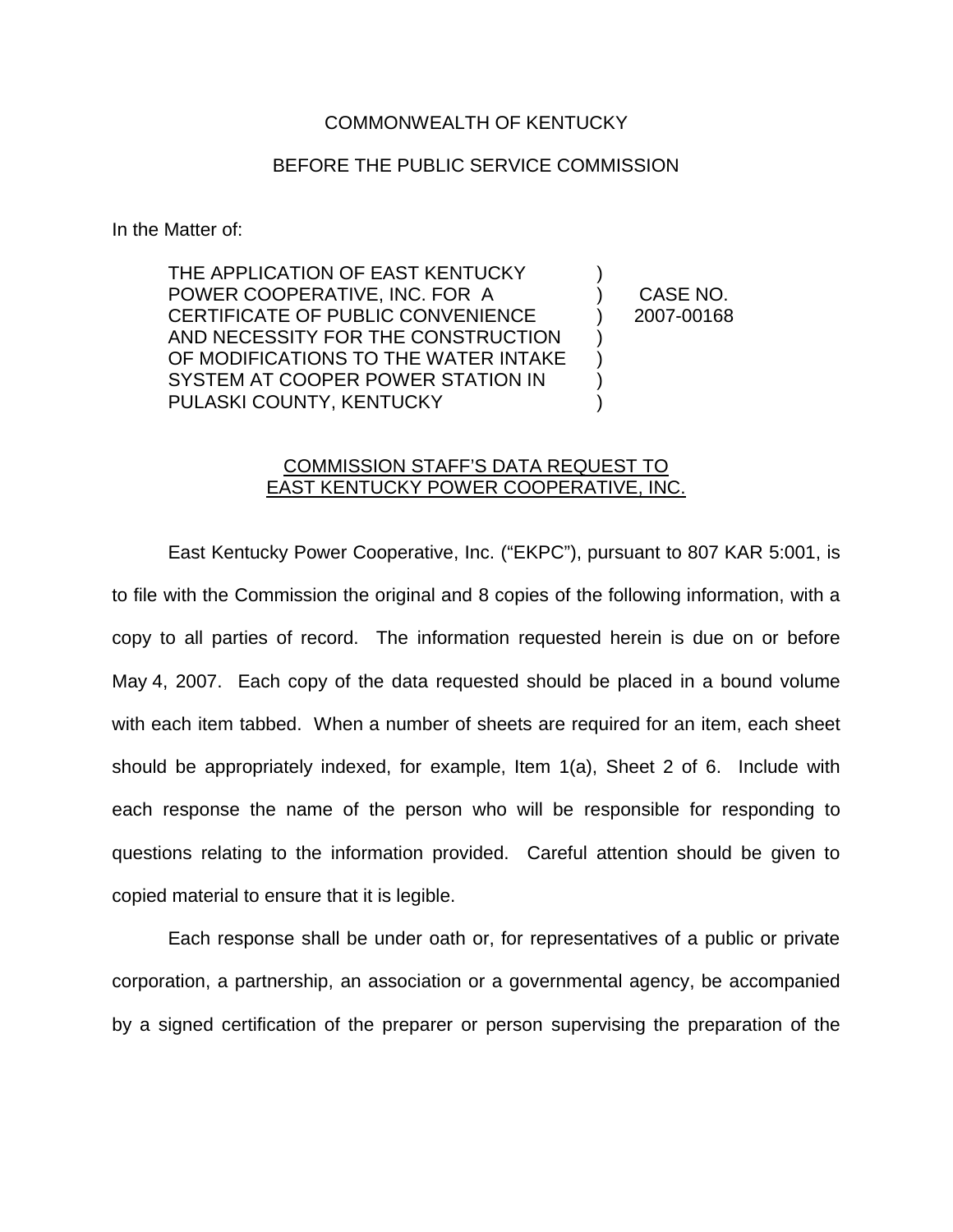response on behalf of the entity that the response is true and accurate to the best of that person's knowledge, information, and belief formed after a reasonable inquiry.

EKPC shall make timely amendment to any prior response if it obtains information upon the basis of which it knows that the response was incorrect when made, or though correct when made, is now incorrect in any material respect. For any request to which EKPC fails to furnish all or part of the requested information, EKPC shall provide a written explanation of the specific grounds for its failure to furnish.

Careful attention shall be given to copied material to ensure its legibility. When the requested information has been previously provided in this proceeding in the requested format, reference may be made to the specific location of that information in responding to this request. When applicable, the requested information shall be provided for total company operations and jurisdictional operations, separately.

1. Refer to the Application, Exhibit 7, the Testimony of John R. Twitchell, page 7. Mr. Twitchell indicates that EKPC plans to initially fund the construction of the project from general funds. Identify the source(s) of these general funds that EKPC has available for the funding of the project.

2. Exhibit 5 of the Application discusses the operating cost of the proposed solution. One of the itemized elements is the "Cost of Electric Service." Is this the production cost of the power used to run the equipment, or the opportunity cost of using the power?

3. Can the cooling tower built for unit 2 be switched during an outage of unit 2 to cool unit 1?